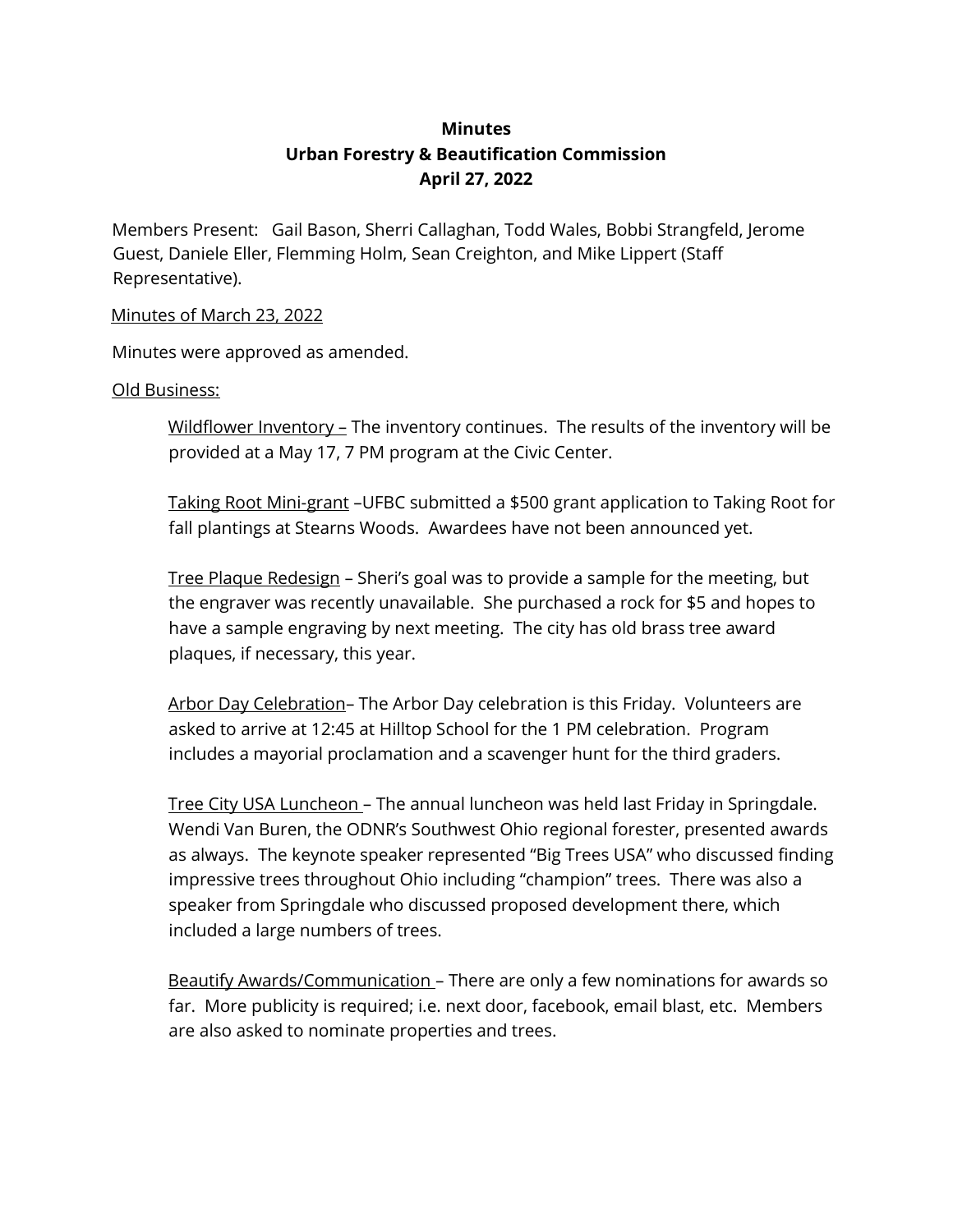Landscape at Recreation Center – The landscaping has not been completed yet. Public Works will concentrate first at the PSF building, then the Recreation center. Bobbi/Gail agreed to coordinate photos of the Recreation Center installation.

Garden Plot – A former UFBC member, Melanie Steele Hinger, has taken over the open garden plot for UFBC. After a spring planting of vegetables, she plans to plant pollinators this summer.

Annual Report to Council - Bobbi presented the UFBC annual report to council last week. Other than a powerpoint glitch, the presentation was well received.

## New Business:

Fall Festival – It's not too early to begin thinking about fall festival. Several ideas were presented: speaker on native plants, bee brick or board to raffle, etc.

OKI Digital Mapping at Stearns Woods – Margaret Minzer from OKI has agreed to work on a complete digital map of Stearns Woods. She is a professor at Northern Kentucky University and is familiar with mapping projects such as this. There is no charge. She plans to meet this Saturday at Stearns Woods at 9 AM.

Thoughts on "No Mow" - Flemming discussed his thoughts on "no-mow" yards. Many believe grass lawns provide homeowner's the easiest maintenance option for their properties. Some areas/countries are encouraging more "natural" landscaping which could provide environmental benefits. Currently, Wyoming has a weed and grass control ordinance which limits "no-mow" landscapes. Planting native plants and pollinators in a garden bed is one option. Mowing in the front yards and not mowing in the back is another. Education and communication may be key as many people look at "no mow" as poor property maintenance. It was agreed Flemming will prepare some ideas and communication ideas.

Mayors for Monarchs – Bobbi is working with Mayor Monich on this program.

Calendar – Arbor Day (12:45 Hilltop School)

Rain Garden Maint. May 14 (9-11 AM high school) Wildflower Talk May 17 (7 pm Civic Center) Honeysuckle removal May 21 tentative (Stearns Woods)